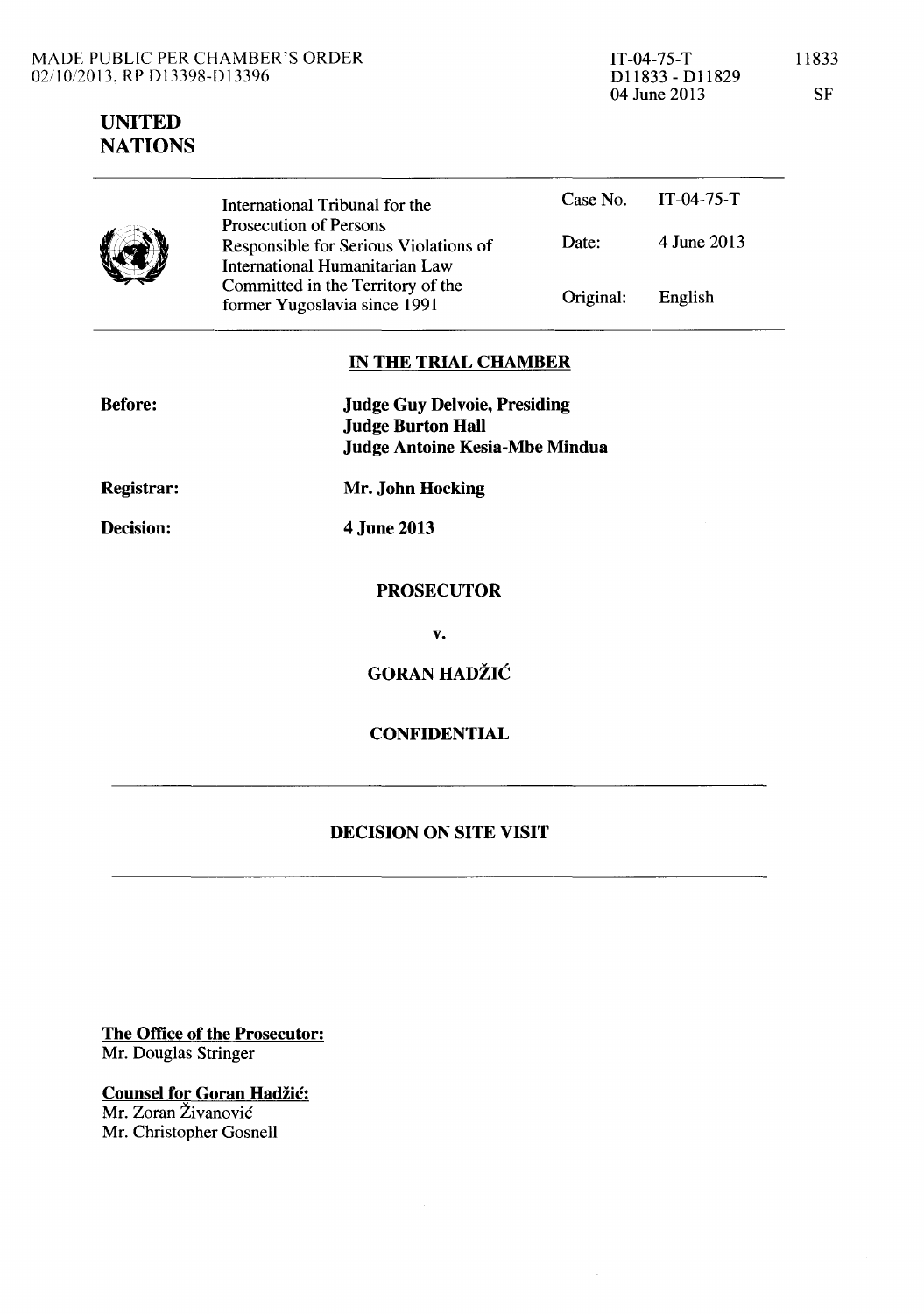1. THIS TRIAL CHAMBER of the International Tribunal for the Prosecution of Persons Responsible for Serious Violations of International Humanitarian Law Committed in the Territory of the former Yugoslavia since 1991 ("Tribunal") *proprio motu* issues this decision in relation to a site visit to certain areas in eastern Croatia.

#### A. Background and submissions

2. At the Rule 65 *ter* conference held on 12 June 2012, the parties were informed that the Trial Chamber intended to conduct a site visit in the present case in  $2013<sup>1</sup>$  On 14 September 2012, the Trial Chamber ordered the parties to make submissions on certain aspects of the proposed site visit.<sup>2</sup>

3. On 31 October 2012, the Prosecution submitted its proposed list of locations for the site visit.<sup>3</sup> It further submitted that the Trial Chamber should limit the site visit to Croatia only, as expanding it to locations in Serbia would necessitate significant additional logistical and security arrangements.4 The Prosecution designated Senior Trial Attorney Douglas Stringer and Investigator Rita Pradhan as its representatives on the site visit.<sup>5</sup> As to the date of the site visit, the Prosecution proposed that the site visit take place at the conclusion of its case-in-chief and before the beginning of the Defence case. 6

4. On 1 November 2012, the Defence submitted a list of locations for the site visit, including some in Serbia. It also requested that Lead Counsel Zoran Zivanovic and Co-counsel Christopher Gosnell attend the site visit and proposed that the site visit take place between May and July 2013.<sup>7</sup>

### B. Applicable law

5. Rule 4 of the Rules of Procedure and Evidence of the Tribunal ("Rules") provides: "A Chamber may exercise its functions at a place other than the seat of the Tribunal, if so authorised by the President in the interests of justice."

Rule 65 ter Conference of 12 June 2012, T. 72 (confidential); Email from Pre-Trial Judge to the Parties, 1 June 2012.

<sup>2</sup>Order for Submission on Site Visit, 14 September 2012, para. 4.

<sup>3</sup> Prosecution Submission on Site Visit, 31 October 2012 ("Prosecution Submission"), para. 3 and Annex A.

Prosecution Submission, para. 2.

Prosecution Submission, para. 4.

Prosecution Submission, para. 5.

<sup>7</sup> Defence Submissions on Site Visit, 1 November 2012, paras 1-3.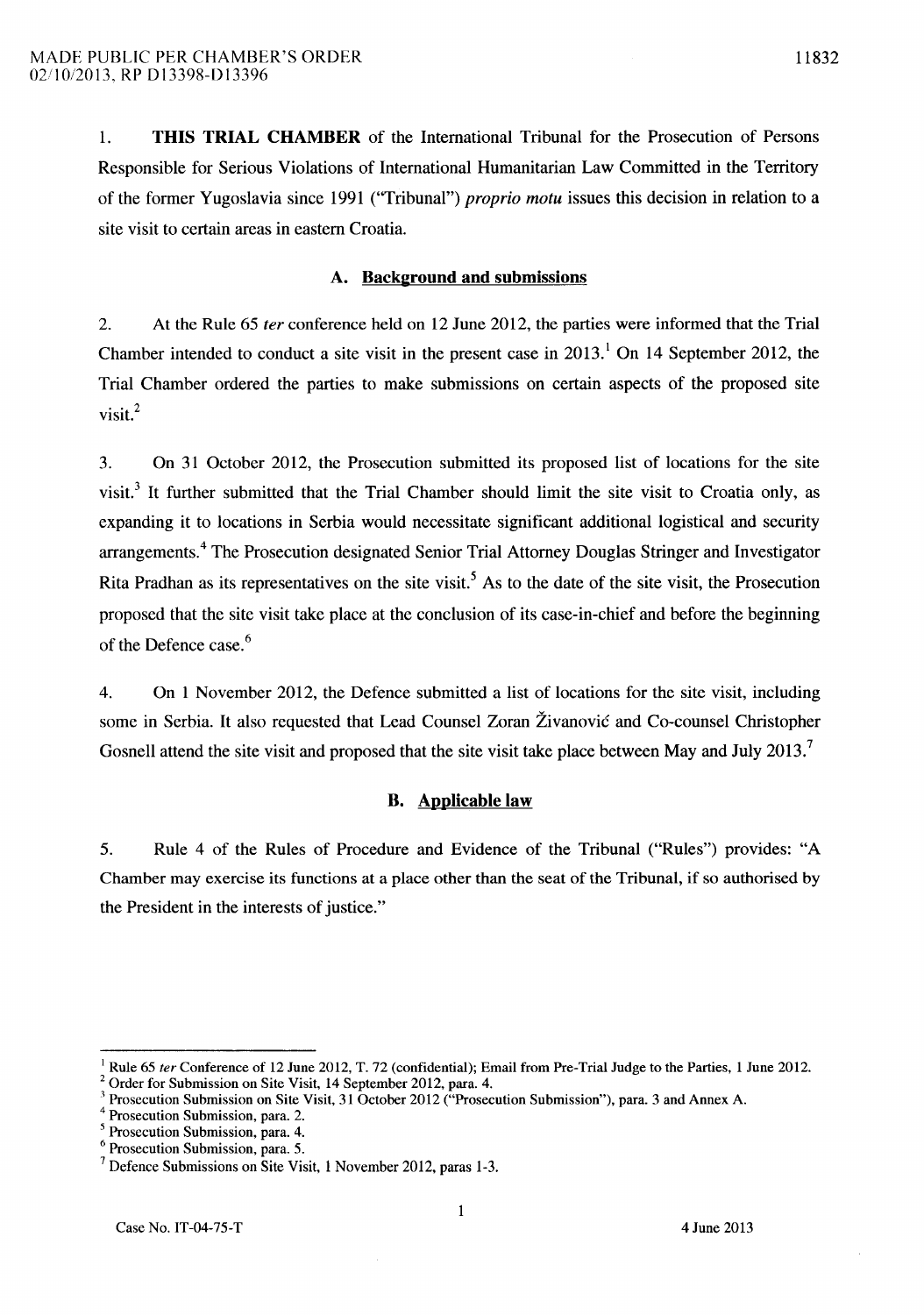6. The purpose of the site visit is for the Trial Chamber to observe certain locations referred to in the Indictment<sup>8</sup> and for it to obtain a first-hand impression of those sites, including the topography of the relevant areas. This insight would significantly benefit the Trial Chamber in its analysis of the evidence and its ultimate determination of the charges against Hadzic. Considering that the majority of the evidence in this case concerns locations in Croatia, the Trial Chamber will limit the site visit to Croatia.

7. On 17 May 2013, the President of the Tribunal authorised the Chamber's request to conduct a site visit in these proceedings.

8. Considering that there will be no evidence gathering during the site visit and that Hadzic will not be present, the site visit will not breach Hadžic's right to be tried in his own presence as envisaged in Article  $21(4)(d)$  of the Tribunal's Statute.

9. With regard to the participants in the site visit, the Trial Chamber accepts the parties' designations in this respect. The delegation will consist of persons as listed in the disposition.

10. The Trial Chamber considers that it is appropriate to request that a representative of the Registry's Court Management and Support Section ("CMSS") accompany the Trial Chamber to maintain a record of the site visit. The record will indicate the locations visited, the date, and the time at which the locations were viewed.

11. With regard to the organisation of the site visit, the Trial Chamber considers that, in order to ensure the adequate independence of the preparations and because such preparations necessitate liaising with all parties involved, including the Trial Chamber and the authorities of Croatia, the primary responsibility for the visit's preparations should be borne by a staff member employed by the Registry, who will liaise with the Trial Chamber and the parties as necessary.

12. The Trial Chamber reminds the parties of the necessity of maintaining the confidentiality of the preparations for the site visit. Given the security concerns in relation thereto, the Trial Chamber will not publicise any aspect of the site visit preparations, until the site visit commences. Upon completion of the site visit, the confidentiality of site visit related filings may be lifted.

<sup>8</sup> Second Amended Indictment ("Indictment"), 22 March 2012.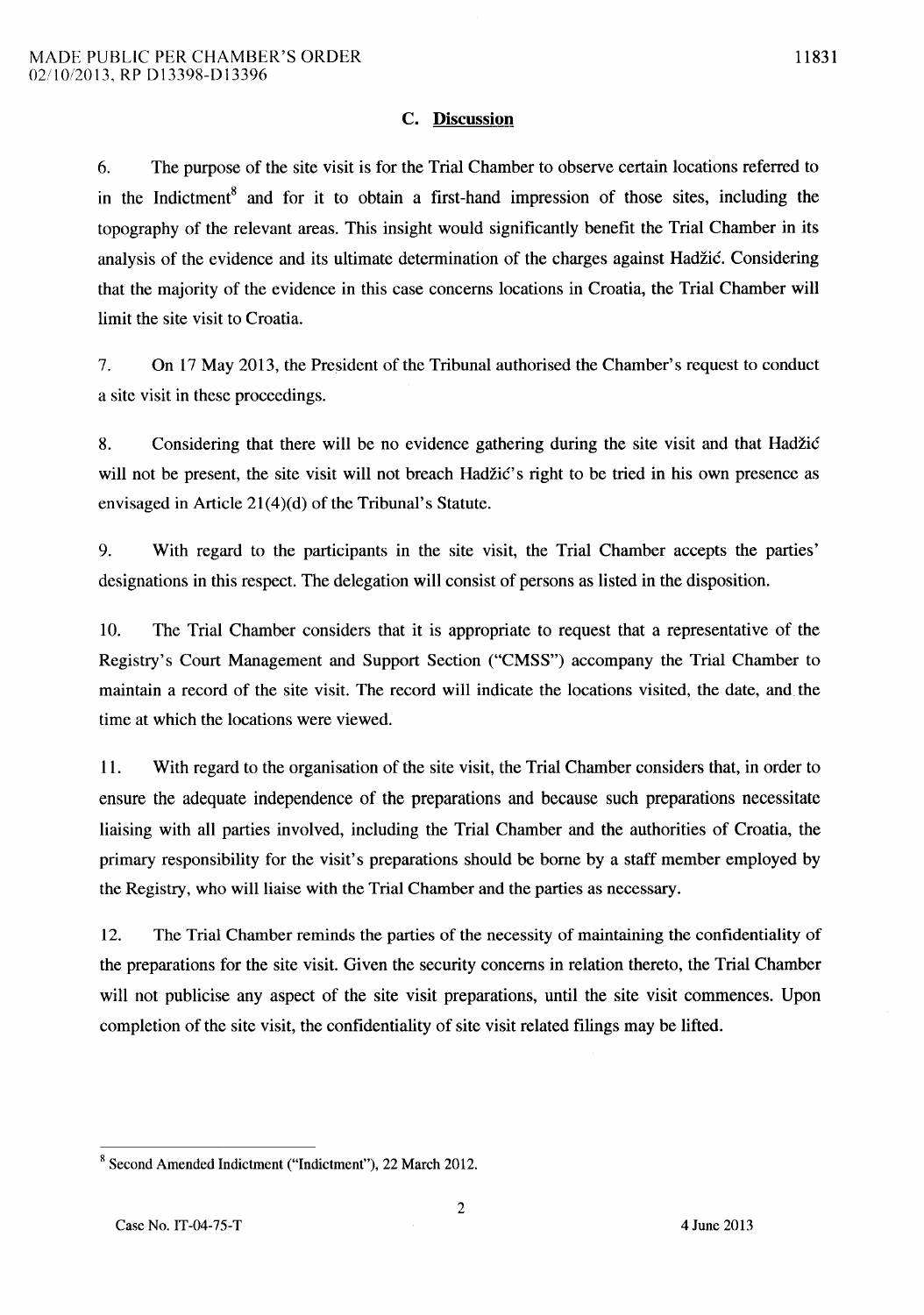## **D. Disposition**

13. Accordingly, the Trial Chamber, pursuant to Rules 4 and 54 of the Rules, hereby **DECIDES**  that a site visit to locations in eastern Croatia shall take place in these proceedings in the week of 23 September 2013, at precise dates to be later determined by the Chamber, and **ORDERS** as follows:

- (1) A precise itinerary will be prepared by the Trial Chamber with the assistance of a staff member of the Registry, on the basis of the parties' respective proposed itineraries and the relevant security and budgetary concerns;
- (2) During the site visit, the Trial Chamber will be accompanied by:
	- a. A staff member of the Registry;
	- b. Two representatives on behalf of each of the parties;
	- c. Two members of the Trial Chamber's legal support staff;
	- d. A representative from CMSS, whose role is limited to that described in paragraph 10 above and paragraphs 6 and 7 of the appended protocol;
	- e. The number of security personnel and drivers required for a delegation of this size;
- (3) The parties shall respect the confidential protocol appended to this decision;
- (4) The confidentiality of the preparations for site visit shall be maintained until further order of the Trial Chamber.

Done in English and French, the English text being authoritative.

Done this fourth day of June 2013, At The Hague, The Netherlands.

ge-Guy Delvoie residing

**[Seal of the Tribunal]** 

11830